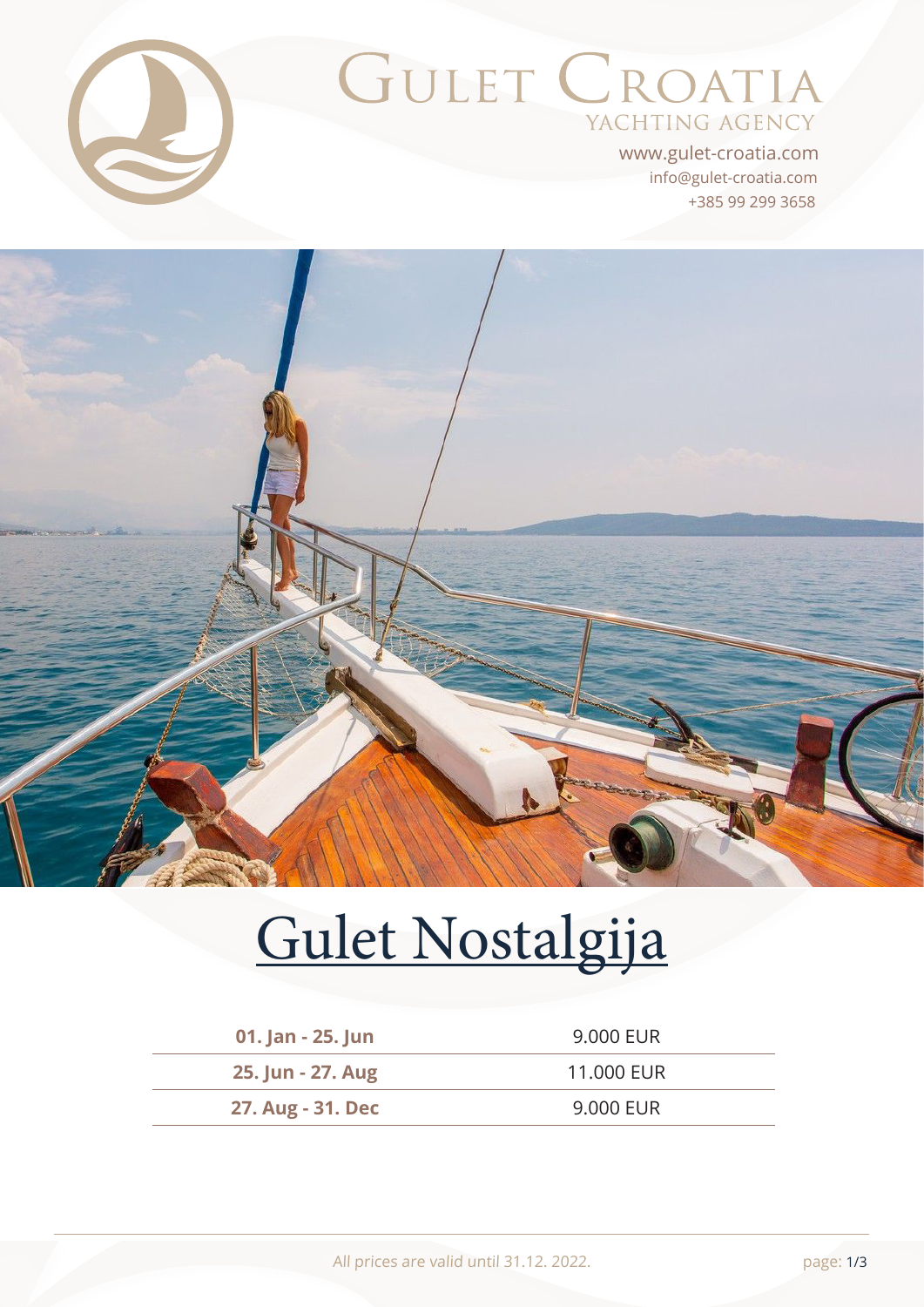# **The yacht prices include:**

One week of accommodation on a yacht, Croatian VAT, Fuel for 4 hours cruising per day, 4 crew members, 6 hours of air conditioning per day, Bed linen and towels and cleaning of cabins every day, Wi-Fi Internet, Paddle board and kayak

#### **The yacht price does not include:**

Food, drinks and beverages, port fees, tourist taxes (1 EUR per person daily), more than 12 hours of air conditioning per day (extra hour 25 EUR), one way to / from Dubrovnik 700 EUR (in case of empty-leg), water ski and jet ski usage, National Park entrances, tips for the crew (5 – 10% of charter fee).

#### **Food and beverage options:**

| <b>BEVERAGE OPTIONS:</b><br>- Drinks taken from the yacht bar and paid according to consummation<br>- All-inclusive option of domestic alcoholic and non alcoholic drinks and<br>beverages (includes Croatian quality domestic wines/beers/spirits, soft drinks,<br>* If all inclusive option is taken, please note it specially ordered wines or<br>premium wines are extra cost; foreign alcoholic drinks (like vodka, whiskey, wines,<br>gin, champagnes etc.) are extra cost, if consumed. | <b>180 EUR</b> |
|------------------------------------------------------------------------------------------------------------------------------------------------------------------------------------------------------------------------------------------------------------------------------------------------------------------------------------------------------------------------------------------------------------------------------------------------------------------------------------------------|----------------|
| - All inclusive option of non alcoholic beverages (soft drinks, tea, coffee, coca  95 EUR<br>cola, sprite)                                                                                                                                                                                                                                                                                                                                                                                     |                |
| - Drinks and beverages completely supplied by guests - corkage fee per week:  800 EUR                                                                                                                                                                                                                                                                                                                                                                                                          |                |

#### **FOOD DISCOUNT FOR CHILDREN:**

Children 0 - 3 years free of charge, Children 3 - 7 years 50% discount.

#### **Accommodation:**

#### **5 Double bed Cabins**

- Each of the cabins has wardrobe, 24 V/220 electricity, hair dryers, its own en suite bathroom, home style toilet, with shampoo, toilet paper, soap, shower with curtain
- Beach towels:1 per person per week
- Bathroom towels: 4 towels per person per week.
- Additional beach or bathroom towels: on request
- Bedding info: bed sheets are included in price and can be changed 1 per week
- A/C: 6 hours per day are included